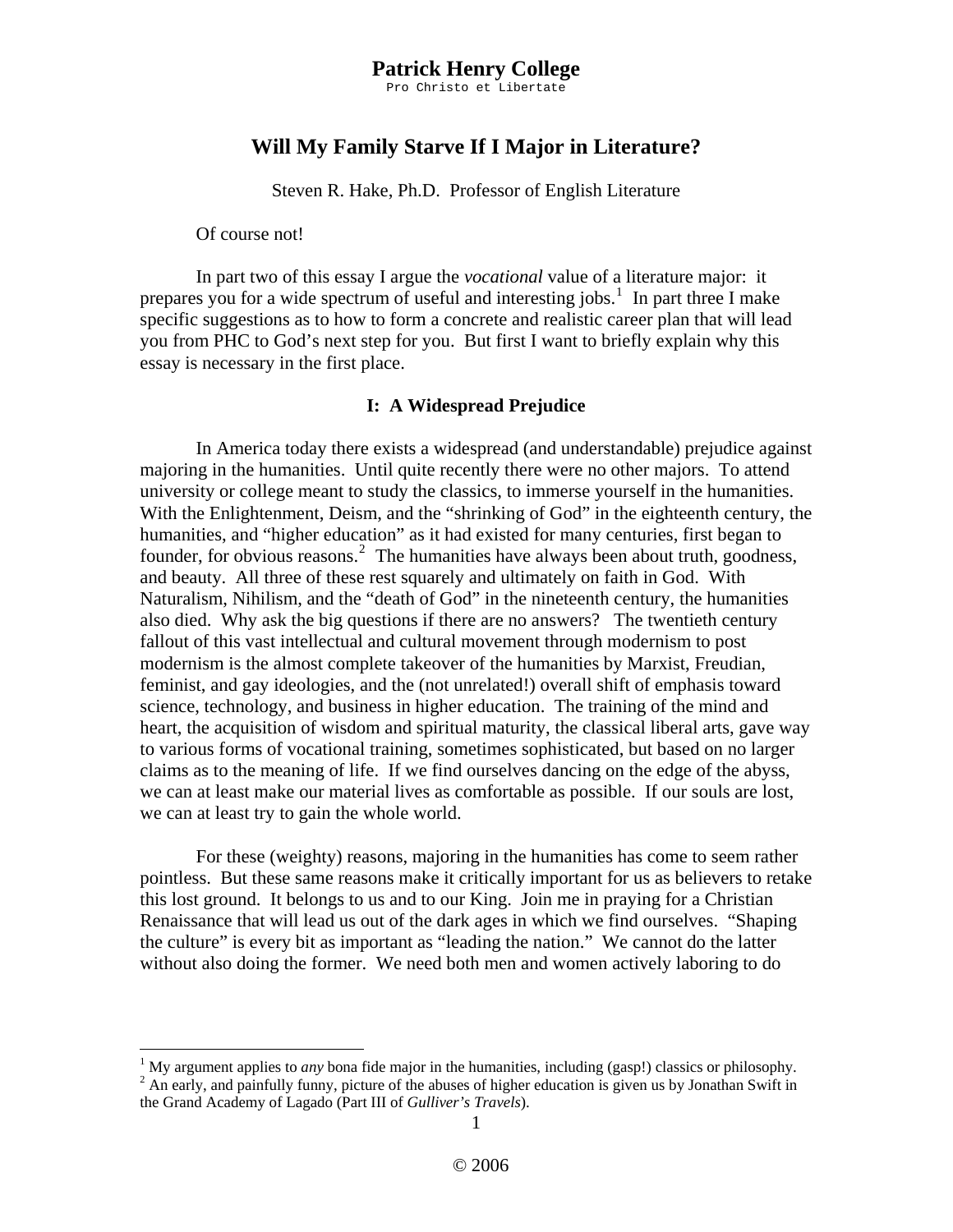Pro Christo et Libertate

both.<sup>[3](#page-1-0)</sup> Having first plunged into Scripture, we must again plunge into the humanities, but we must do so as cultural warriors, wise as serpents, innocent as doves.<sup>[4](#page-1-1)</sup>

#### **II. The** *Vocational Value* **of the Humanities**

 The most valuable commodity we can offer any employer is a heart committed to Jesus Christ and integrity of character deeply rooted in Him. This should be the supreme goal of our lives. The second is the trained mind and heart that should be the goal of genuine education in the liberal arts. This means that we can think, read, reason, imagine, speak, and write. We understand, in some real sense, the nature and value of languages, ancient and modern. We have at least a substantial acquaintance with history, philosophy, literature, art and music, and a desire to deepen and strengthen our knowledge of these things throughout our lives. We love God with our mind in the context of loving Him also with our heart, soul, and strength. We are alive mentally as well as spiritually. These are high goals, and not accomplished in a day. Today even our most prestigious universities scarcely believe in or practice this training of the mind and heart, though this was the very definition of education for hundreds of years and throughout the world. Indeed, this was the purpose for which these universities were founded and what they actually did for ages of time. As Christians we have every reason to believe in, return to, and practice this training. I explore this at greater length in two related essays,<sup>[5](#page-1-2)</sup> and can only assert it here: *an excellent preparation for leadership and achievement in almost any career, even government, law, or business, is solid undergraduate training in the liberal arts.* Employers will see, value, *and pay for* this.

 This applies with added force to those aiming at higher levels of leadership, management, entrepreneurial and pioneering careers, because of the specific emphasis on creativity, imagination, and vision. If you aspire to be something more than a technician, stretch your mind and heart with this kind of training. It is timeless in value, and needed more today than ever before.

 Young people with this kind of trained mind can more easily acquire practical knowledge and skills on their own or "on the job." The converse is not true. Those that get the "practical knowledge and skills" (i.e. "vocational training") as undergraduates cannot as easily acquire a genuine liberal arts education "on their own." Why not? It is a much more difficult thing to do, and is best done surrounded by seasoned guides and others traveling the same road. Granted, families can and should begin this training, as well as the more fundamental training of their children in the Scriptures and godliness, and take it as far as they can. But the guidance of those that have many years of post graduate formal training and have devoted their lives to the study of the humanities must

 $\overline{a}$ 

<span id="page-1-0"></span><sup>&</sup>lt;sup>3</sup> Please see my essay "Who Will Fill the World's Growing Spiritual Vacuum? The Importance of the Humanities to us as Christians."

<span id="page-1-1"></span><sup>&</sup>lt;sup>4</sup> As believers, we should value the classical liberal arts for their own sake, but also pursue them with the urgency and circumspection of cultural warriors. The Cultural Mandate and Great Commission encompass both.

<span id="page-1-2"></span><sup>&</sup>lt;sup>5</sup> "The Shape of 'Shaping the Culture' in Literary Studies Today" and "Writing at Patrick Henry College: The Literature Major."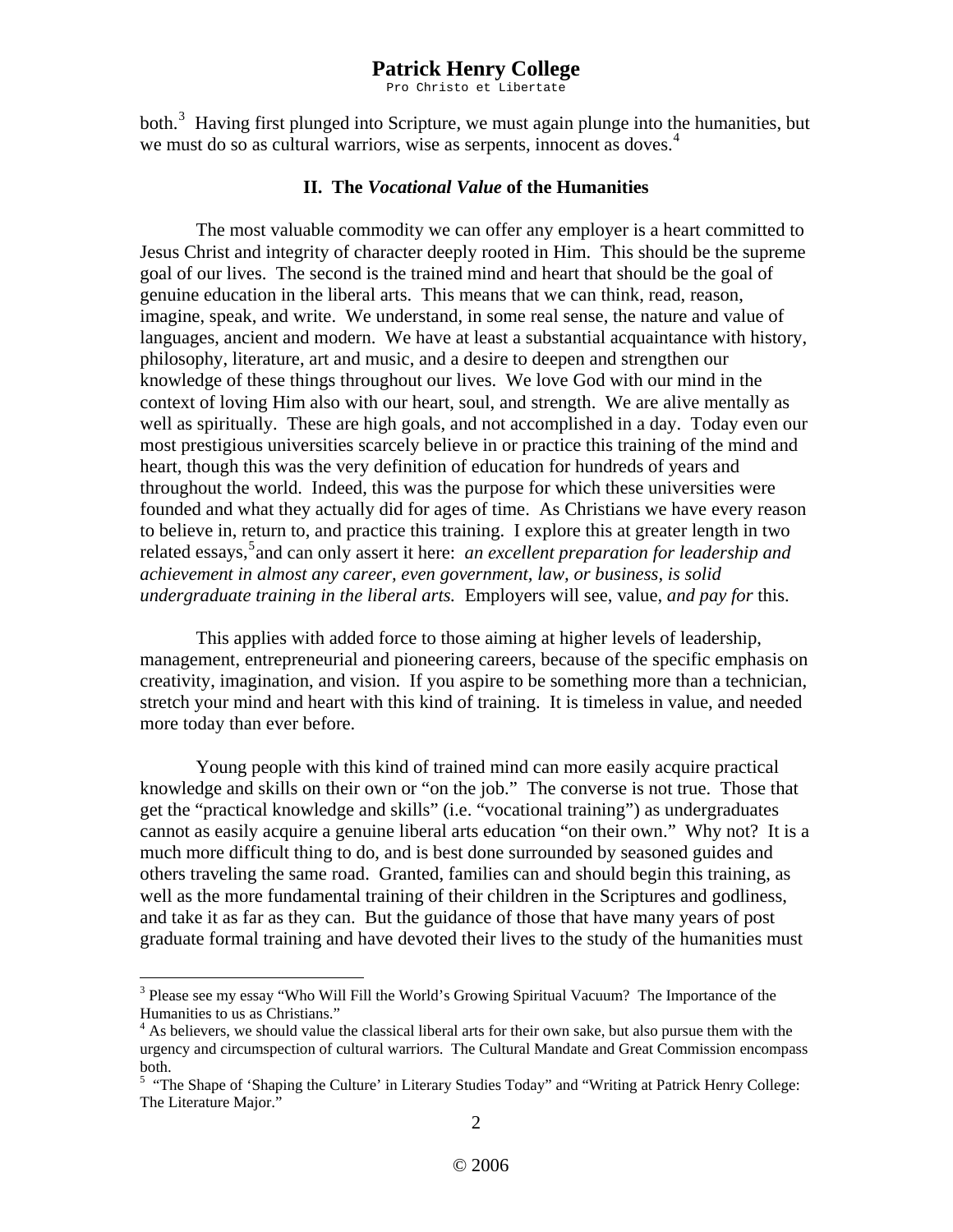Pro Christo et Libertate

count for something. C. S. Lewis describes such guides as "ripe." Lewis himself was a prime example of this ripeness, this deep knowledge and mellow wisdom. If we are to enter the "great conversation" it is helpful to have other people around us and not simply lots of books. The study of the classical liberal arts is in the "important, but not urgent" category (like doing aerobics or having our devotions). It is easily squeezed out of our lives by "pressing, practical matters." Let us do the big, basic, and important thing first and well. The other will follow. Giving vocational training prior to, and instead of, thorough training of the mind and heart may give a young person an immediate sense of accomplishment and preparedness. The really important question is how we evaluate our undergraduate training when we are in middle life. I am urging something that wears well.

 This is an appropriate point to insert a brief aside. As Americans we are intensely practical, and that is not necessarily bad. But we must remember that life is much bigger than any career, and one classic definition of a liberal arts education is training us to make creative and fruitful use of leisure time. One of the greatest problems faced by our culture is our mental poverty and mindless waste of huge quantities of leisure time. We are addicted to the trivial and literally "amusing ourselves to death." We must live on a higher plain spiritually, but also intellectually and culturally. Training in the humanities, if done well, will enrich our minds to pursue fruitful and worthwhile avocational and leisure time interests as well as open career doors.

 An undergraduate degree in the humanities opens immediate doors to teaching, writing, and publishing jobs on all levels.  $6\text{ These make up a vast sector of our economy}$  $6\text{ These make up a vast sector of our economy}$ , which wields enormous cultural influence. There are many important jobs waiting for us here.

 Finally, graduate and professional schools welcome those with this kind of undergraduate training, those who have been trained to think, read, write, discriminate, who have been introduced to the great conversation of western civilization. This is true of medical schools, law schools, and seminaries. Many of these institutions actually say to prospective students, "Don't major in pre-law or pre-sem. We'll teach you that. *Come to us with an education, with a trained, well-read, alert, inquiring mind.*"[7](#page-2-1) Joel Belz urges young people thinking of careers in journalism to major in the humanities for the same reason. Knox Theological Seminary in Fort Lauderdale, Florida, has launched an innovative master's degree in Christianity and culture. Their thinking is that our pastors and spiritual leaders have got to know the culture and the world as well as the Scriptures if they are going to preach with power to the church today and again attain the kind of community credibility and influence they historically enjoyed.

1

<span id="page-2-0"></span><sup>&</sup>lt;sup>6</sup> Those who want to teach at the college or graduate level should plan on a Ph.D.

<span id="page-2-1"></span> $<sup>7</sup>$  If you have a particular school or program in mind, you might check to see if they have any specific</sup> undergraduate requirements, but you will not find any that discourage or disallow undergraduates who major in the humanities.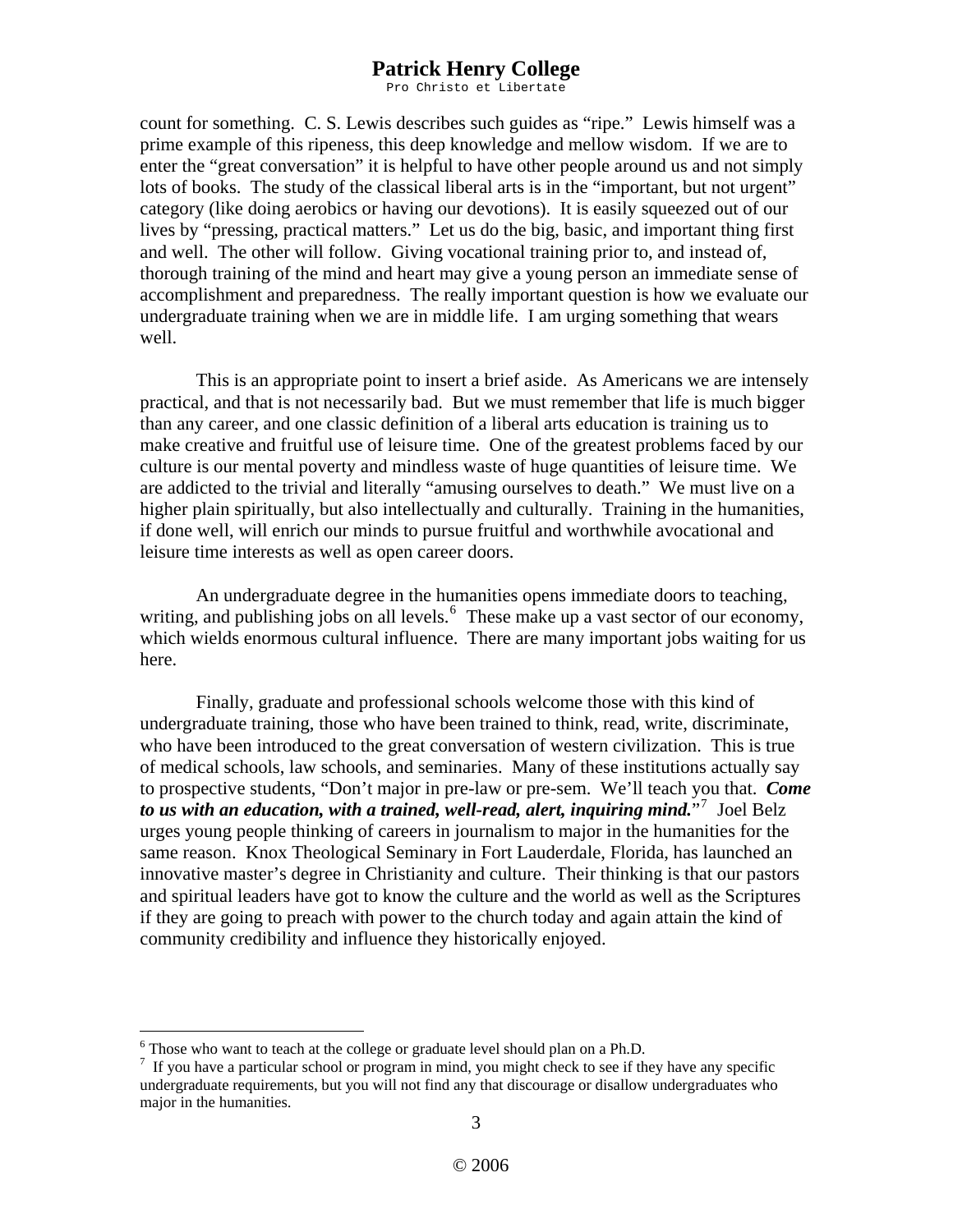Pro Christo et Libertate

#### **III. A Concrete and Realistic Career Plan**

 I hope I have persuaded you that four years of vigorous training in the liberal arts is a wise use of time and money that will lead to a lifetime of more fruitful service to God. Neither Moses, Daniel, nor Paul expressed regret over the years they devoted to this kind of training. But we all need to be hard-headed and give careful thought to our career plan. This will require some deliberate effort on your part, which is good. It is a great opportunity to exercise pro-activity muscles, to seek God's direction for your life. The very exercising of these muscles has great value in itself. It is my hope that *every* student at PHC do this, and I will *specifically encourage* every literature major to do so. I want to introduce you to two excellent books (and mention two others) that can help you develop a much deeper sense of life purpose, of God's call on your life, of the ways in which God has gifted you to serve Him. This will also enable you to make the most of PHC's nine practicum credits, which may well serve as important door-openers through mentorships or apprenticeships to the next stage of your life. I often talk to students who are very uncertain about where their life is going. What follows is for them.

 Don't be timid. God is a big God and He is a good God. Put Him first, put Him at the center, seek first His kingdom and His righteousness, and watch Him put things together for you. God can open doors and help you make connections: step out confidently in Him!

What we might call "systematic career and life planning" is not only for pagan yuppies, but even more important for Christian men and women, regardless of what God is calling you to be and do for Him. This does not violate Proverbs 31 or Titus 2 if you understand "career and life planning" Biblically to include the raising and discipling of children. All of you, men and women, are called first to serve God with your lives. After that, if He calls you to marriage and blesses you with children, your first responsibility is to your family, men as head and women as helper. All of you, men and women, should be concerned to develop and use your gifts to the glory of God, to fulfill your ministry in the home, in the church and in the world. It is said of the Proverbs 31 woman not only that her husband and children rose up and blessed her, but also (verse 31) that her works brought her praise at the city gate (i.e. in the world or the public arena, the place where her husband sat as an elder and leader, verse 23).

I have found two books particularly helpful in charting a course for my own life. They complement each other and together make a complete whole. Both are very well written and lots of fun to use. I guarantee the following will be neither dry nor boring! An important side benefit: you will have confidence in guiding friends, your own children or students, and others down this same path in the future.

 The first is *Seven Habits of Highly Effective People* by Stephen R. Covey. Covey can help you see the big picture: the importance of living deliberately, having a "personal constitution" and putting feet on it. You don't just *read* this book, you *do* it. If done prayerfully before the Lord, I guarantee the time you invest will yield rich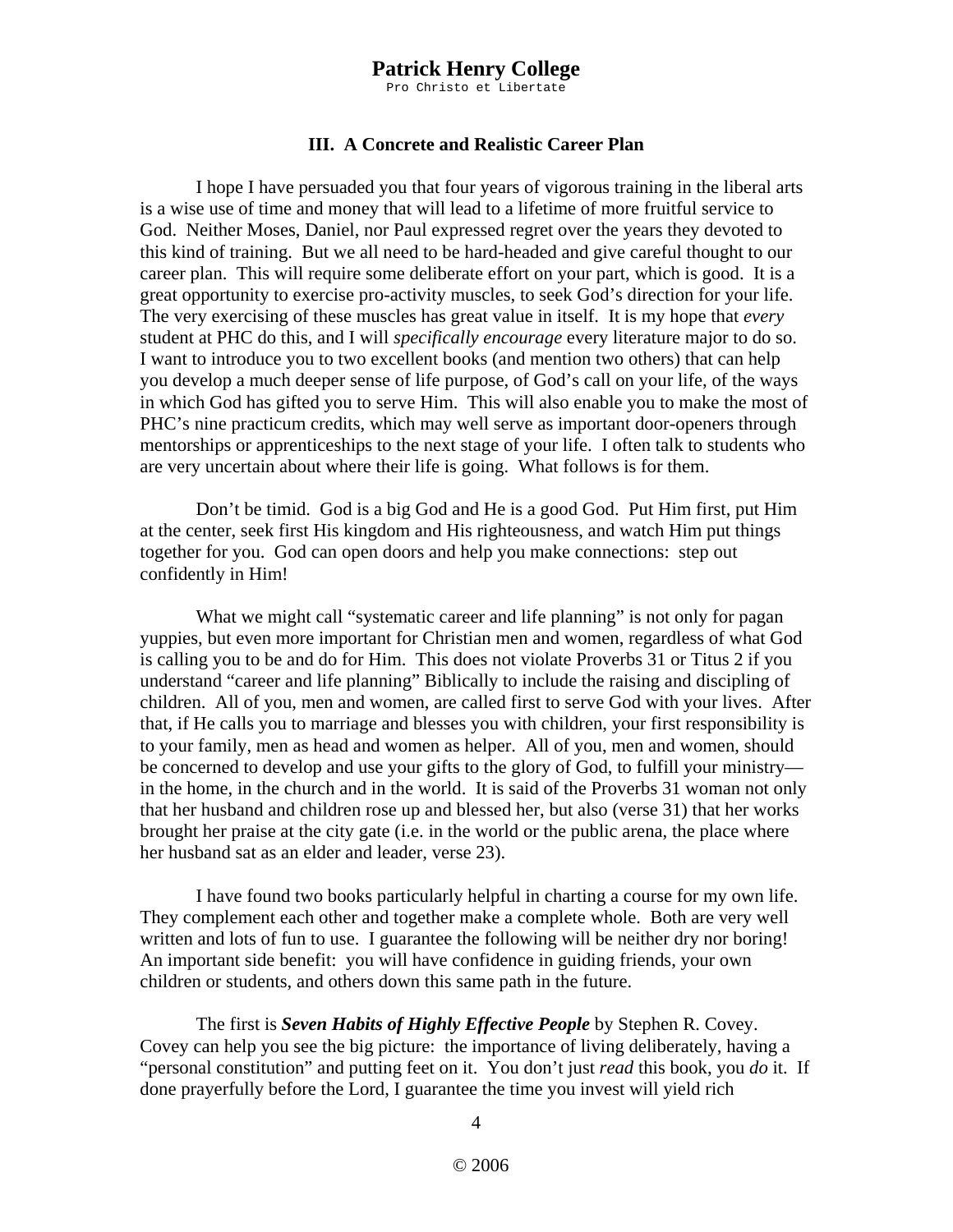Pro Christo et Libertate

dividends. Covey, though not a Christian, has a remarkable ability to help people develop a sense of life purpose at the most basic levels.

 The second is *What Color is Your Parachute?* by Richard Nelson Bolles. Bolles, complementing and completing Covey, can help you discover that "mix" of gifts, abilities and interests that is uniquely you, and in what context that mix can best make a really worthwhile contribution. Again, you don't *read* it, you *do* it. Bolles leads you through ten different ways to look carefully at yourself—lots of fun, and maybe some surprises. I discovered Bolles as a young missionary in Taiwan looking to move into some form of tentmaking. As I worked patiently through his ten exercises, I kept coming up against my strong desire to fathom the depths of literature: I hadn't faced that squarely before! God used that to fundamentally redirect my life at a critical point. Recently, I told a student about these two books, and later received a very excited email from her saying that God used them to give her a very concrete and satisfying sense of direction.

 An important side note for writers: we have located materials both fascinating and helpful that explore the business aspects of this vocation. I strongly recommend that at some point you spend a whole day perusing these. Some you may want to look at in greater depth, perhaps even buy for your own library.

 God can use Covey and Bolles to give you a concrete vision for what He wants you to aim at, which can in turn serve as a powerful rocket booster, launching you into "life beyond." If you know well what you want to do, maybe where you want to do it or with whom, you may be able to approach individuals or organizations to explore mentorship or apprenticeship opportunities. When you graduate, you may already have a network of contacts and experiences that will make the next step a very small one.<sup>[8](#page-4-0)</sup>

Another excellent resource is *As Iron Sharpens Iron: Building Character in a Mentoring Relationship* by Howard and William Hendricks. This book can give you a much more specific vision as to what mentoring can be and how to move into it. Our son wanted to study the cello, so we located and approached a man in Nashville, Tennessee, who is perhaps the premier Christian cellist in the country. I confess that I had little faith that he would even talk to us. Not only did he do so, but he was both interested and willing to take Kevin on. God is a big God: if He wants it to happen, He will make it happen![9](#page-4-1) Still another book that has helped me a lot is *de Bono's Thinking Course* by Edward de Bono. He emphasizes creativity and thoroughness, and gives you practical tools to move you in these directions.

 If God has not already given you a clear direction and opened specific doors, and you are confused, I strongly suggest that sometime during your junior year, perhaps during Christmas break or during the spring semester, or the summer before your senior

1

<span id="page-4-0"></span><sup>&</sup>lt;sup>8</sup> Here is a site that might be of great interest to writers: www.gospelcom.net/epa/epa\_internships.html They can line you up with writing internships that may well prove to be extremely helpful.

<span id="page-4-1"></span><sup>&</sup>lt;sup>9</sup> Connecting (Stanley and Clinton, Nav Press, 1992) discusses seven different types of mentors. A mentor doesn't have to be just one person.